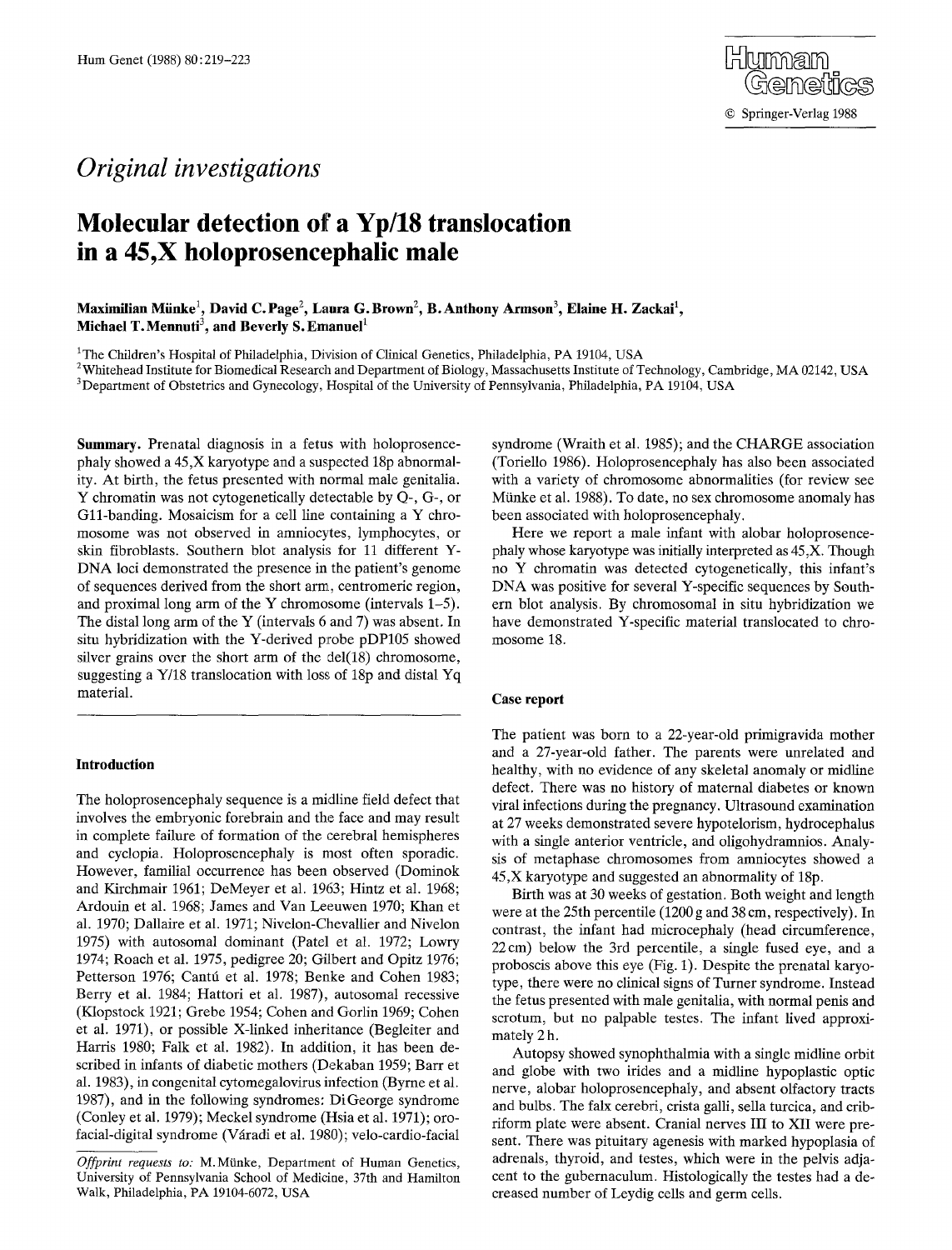



Fig.1. Facial features of synophthalmia and proboscis in a male infant with alobar holoprosencephaly

Table 1. Southern hybridization of Y-DNA probes to genomic DNAs from the 45,X,18p- male infant and normal males and females

|                                                                                                                     | Interval       | Probe/locus  | Enzyme | Stringency <sup>a</sup> | Presence $(+)$ or absence $(-)$ of<br>Y-specific restriction fragment |                 |                   |
|---------------------------------------------------------------------------------------------------------------------|----------------|--------------|--------|-------------------------|-----------------------------------------------------------------------|-----------------|-------------------|
|                                                                                                                     |                |              |        |                         | Proband                                                               | Normal<br>males | Normal<br>females |
| TDF<br>p<br>$\bar{\mathbf{H}}$ 4B<br>WANANA MARAZI YA MWANA WA 2019.<br>Wanana mwaka mwaka mwaka wa 1979.<br>q<br>7 |                | pDP 132      | Taql   | H                       | $+$                                                                   | $+$             |                   |
|                                                                                                                     | $\overline{c}$ | pDP61        | Taql   | H                       | $^{+}$                                                                | $\pm$           |                   |
|                                                                                                                     | 3              | $50f2/A$ , B | EcoRI  | M                       | $^{+}$                                                                | $+$             |                   |
|                                                                                                                     | 3              | pDP105/A     | Taql   | M                       | $+$                                                                   | $+$             |                   |
|                                                                                                                     | 4A             | pDP34        | Taql   | н                       | $\mathrm{+}$                                                          | $+$             |                   |
|                                                                                                                     | 4B             | pDP97        | EcoRI  | H                       | $+$                                                                   | $\ddot{}$       |                   |
|                                                                                                                     | 4B             | 50f2/D       | EcoRI  | М                       | $+$                                                                   | $+$             |                   |
|                                                                                                                     | 5              | 12f          | Taql   | H                       |                                                                       | $^{+}$          |                   |
|                                                                                                                     | 6              | 50f2/C,E     | EcoRI  | M                       |                                                                       | $+$             |                   |
|                                                                                                                     | 6              | pDP105/B     | Taql   | M                       |                                                                       | $+$             |                   |
|                                                                                                                     |                | pY431-HinfA  | Taql   | M                       |                                                                       | $^{+}$          |                   |
|                                                                                                                     |                |              |        |                         |                                                                       |                 |                   |

Fig. 2 <sup>a</sup>H, High stringency (hybridization at 47°C and washes at 65°C); M, medium stringency (hybridization at 42°C and washes at 55°C)

Fig. 2. Deletion intervals of the Y chromosome (modified from Page 1986) indicating the presence  $(+)$  or absence  $(-)$  of Y-specific DNA sequences in the proband. *TDF* Testis-determining factor

#### **Materials and methods**

Chromosome analyses were performed on cultured lymphocytes of the proband and both parents with GTG-banding. Chromosomes from the proband's amniocytes, lymphocytes, transformed lymphoblastoid cells, and fibroblasts were also G-11 and/or QFQ-banded.

#### *Hybridization probes*

We used 11 Y-chromosome probes for filter hybridization and one of them (pDP105) for in situ hybridization. These probes

have been derived from different regions or deletion intervals on the Y chromosome (Page 1986; Vergnaud et al. 1986; Fig. 2, Table 1): pDP132 (D.C.Page, unpublished work), pDP61 (D. C. Page, unpublished work, derived from plasmid 115; Geldwerth et al. 1985), 50f2 (Guellaën et al. 1984), pDP105 (D. C. Page, unpublished work), pDP34 (Page et al. 1984), pDP97 (D. C.Page, unpublished work, derived from cosmid Y97; Wolfe et al. 1985), 12f (Bishop et al. 1984), and pY431-HinfA (K. Smith, personal communication).

#### *Filter hybridization*

Genomic DNAs prepared from cultured amniocytes, blood, or lymphoblastoid cell lines were digested with restriction endonucleases, *EcoRI* or *TaqI* (Table 1), subjected to electrophoresis on 0.7% agarose gels, transferred to nylon membranes, and hybridized with <sup>32</sup>P-labeled DNA probes as de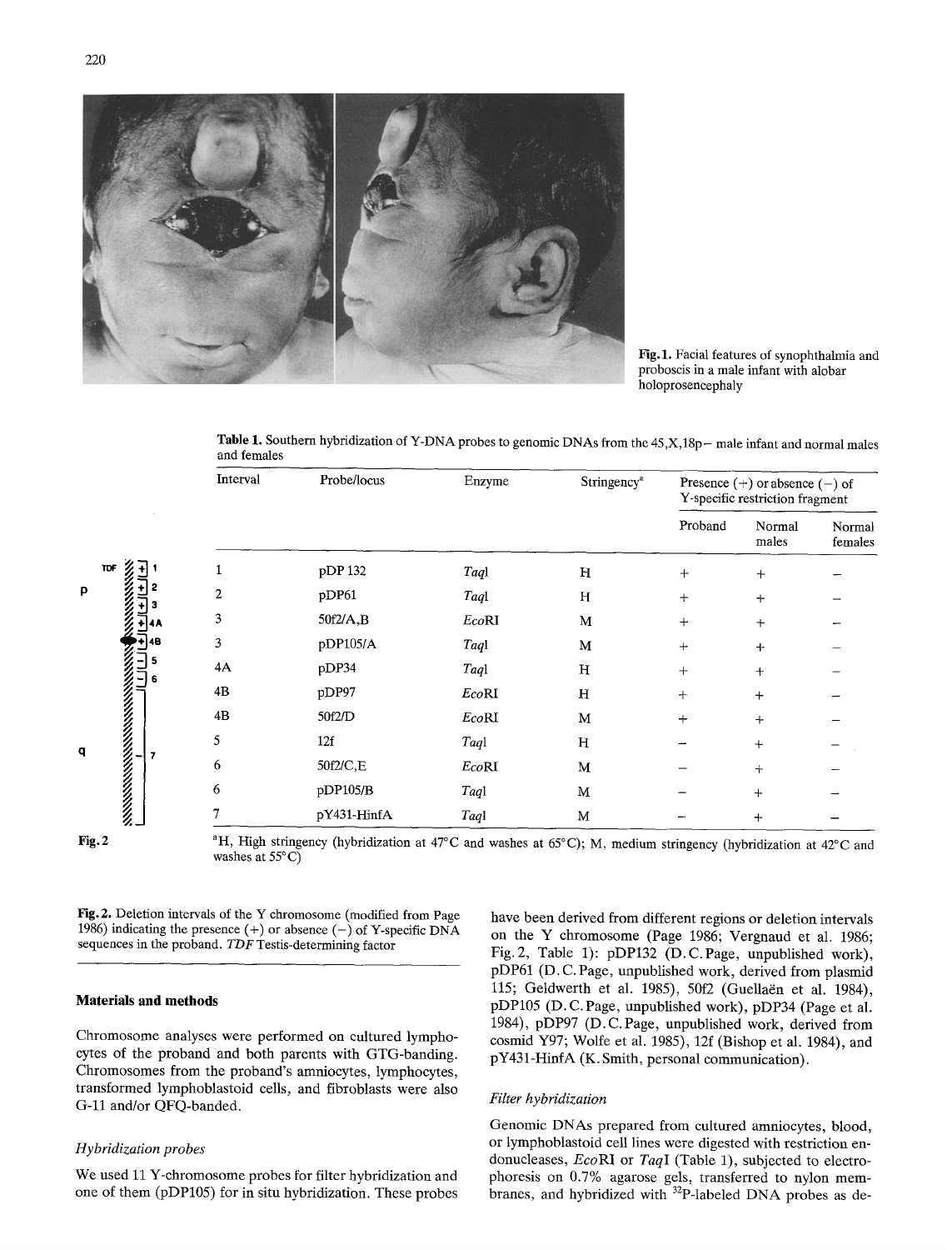scribed elsewhere (Page et al. 1987). DNA from the infant's parents was not available for analysis.

## *In situ hybridization*

Probe pDP105 was labeled by nick-translation with four tritiumlabeled nucleotides to a specific activity of  $1.5 \times 10^7$  cpm/ $\mu$ g DNA. This probe was hybridized to metaphase chromosomes from the patient and a normal male control as described elsewhere (Münke et al. 1984, 1985).



Fig. 3. GTG-banded partial karyotype of the proband with holoprosencephaly demonstrating two examples of chromosome 18 homologs. Normal chromosomes 18 are on the *left* of each pair; the t(Yp;18) translocation chromosomes are on the *right* 

### **Results**

The proband's karyotype was initially interpreted as  $45.X$ . In addition to the single sex chromosome, a deletion of 18p was detected following GTG-banding (Fig. 3). There was no evidence of Y heterochromatin as judged by quinacrine mustard or G-11 staining. Analysis of over 100 cells, each from amniocytes, fibroblasts, and lymphocytes, demonstrated 45 chromosomes per cell with no cell carrying a Y chromosome. This excludes mosaicism for a Y-bearing cell line at a level of 3% with 95% confidence (Hook 1977). The parents had normal karyotypes.

As this patient was phenotypically male, we tested for the presence or absence of Y-specific sequences from eight previously characterized deletion intervals (Vergnaud et al. 1986; Page 1986). The results of these DNA hybridization studies are summarized in Fig. 1 and Table 1. We detected the presence of most if not all of the short arm (deletion intervals 1- 4A) and the centromere (interval 4B) of the Y chromosome. Most of the long arm was found to be absent. Thus, the breakpoint appears to be in the proximal portion of the long arm of the Y chromosome.



Fig. 4a, b. In situ hybridization of the Y-specific probe pDP105 to normal male chromosomes (a) and chromosomes of the male infant with the 45,X karyotype (b). Distribution of silver grains is recorded on ISCN (1985) ideograms at the 400-band stage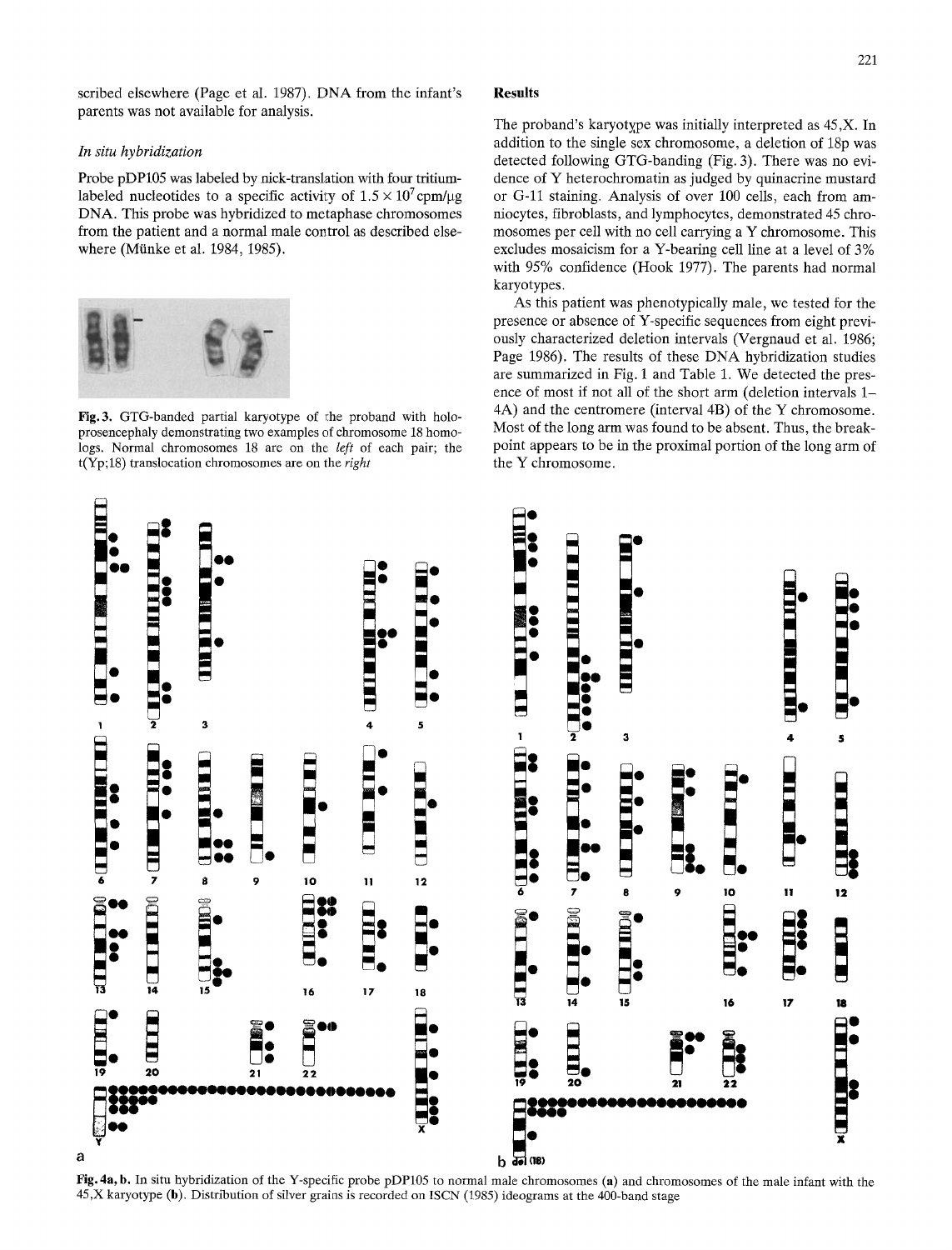To determine the chromosomal location of the Y-specific DNA in the patient, we used in situ hybridization with a Yspecific repetitive probe (pDP105) shown to be present in the patient by Southern analysis. After in situ hybridization, the 60 cells analyzed had a total of 120 grains over chromosomes. Of the 120 grains, 26 (22%) were over 18p, and there was no significant accumulation of grains elsewhere (Fig. 4). In contrast, analysis of 60 cells of a male control after in situ hybridization with the same probe demonstrated that from a total of 130 grains over chromosomes, 39 grains (30% of total) were over the Y chromosome (Fig. 4). Although the del $(18)$ and the normal chromosome 18 could not be distinguished in every cell, especially when covered by a silver grain, we concluded from these in situ data that Y-specific sequences are located on the short arm of the del(18) chromosome.

### **Discussion**

We have described a male infant who was prenatally found to have holoprosencephaly and a 45,X karyotype. Review of the chromosomes, dictated by clinical findings, showed a deleted short arm of one of the chromosomes 18. Southern analysis revealed DNA sequences from the short arm (deletion intervals l-4a) and centromeric region (interval 4B) of the Y chromosome to be present in the infant's DNA. The presence of interval 1, to which the testis-determining factor has been mapped (Page et al. 1987), accounts for the male phenotype. Using a probe from deletion interval 3 of Yp we were able to demonstrate by in situ hybridization that the Y material was translocated to the del(18) chromosome. Data from Southern analysis indicated that the breakpoint in the Y chromosome was in the proximal portion of the long arm with loss of Yq material distal to the break. The cytogenetic data do not unequivocally allow a breakpoint determination on chromosome 18. The alobar holoprosencephaly and cyclopia are most likely due to the deletion of 18p. Craniofacial anomalies occur in 16% of cases with del(18p) (de Grouchy and Turleau 1984). Holoprosencephaly has also been observed with translocations that result in a deletion of chromosome 18p material (Liberfarb et al. 1979; Buchinger et al. 1981).

To date, eight other 45,X males with Y; autosome translocations have been characterized with some of the same Y-DNA hybridization probes (Disteche et al. 1986; Maserati et al. 1986; Gal et al. 1987; Magenis et al. 1987; Weber et al. 1987; Andersson et al. 1988). Like the patient reported here, another 45,X male with a Y;18 translocation (Maserati et al. 1986), three 45,X males with Y;15 translocation (Disteche et al. 1986; Gal et al. 1987; Andersson et al. 1988), and two 45,X males with a Y;14 translocation (Andersson et al. 1988) also appear to carry the entire short arm and centromere of the Y chromosome. All seven individuals appear to have Yq breakpoints. Nonetheless, the Yq breakpoints are not identical in all these cases. The breakpoint in the present case is more proximal than those in most of the other 45,X males. However, one 45,X male with a Y;14 translocation (Andersson et al. 1988; case 3) was, like the present patient, missing Y-DNA from intervals 5-7. As the 45,X male with a Y;18 translocation (Maserati et al. 1986) was not tested for the presence of interval 5, we cannot establish whether its Yq breakpoint is distinct from that in the patient presented here.

*Acknowledgements.* We are grateful to Dr. A. Donnenfeld for transformation of lymphocytes of the patient presented, to Drs. J. Weissenbach and K. Smith for DNA probes, and to Drs. R. Lodato, D. Huff, and R.Iozzo for the autopsy results. This study was supported by funds from the National Institutes of Health (GM 32592 to B.S.E. and HD 22532 to D.C.P.).

#### **References**

- Andersson M, Page DC, Pettay D, Subrt I, Turleau C, Grouchy J de, Chapelle A de la (1988) Y; autosome translocations and mosaicism in the aetiology of 45,X maleness: assignment of fertility factor to distal Yqll. Hum Genet 79:2-7
- Ardouin M, Lanchou G, Faivre J, Gamier J-P (1968) Un cas de cyclopie dans une fratrie présentant en outre plusieurs malformations m6dianes de la face. Rev Oto-neuro-ophthal 11:259-270
- Barr M Jr, Hanson JW, Currey K, Sharp S, Toriello H, Schmickel RD, Wilson GN (1983) Holoprosencephaly in infants of diabetic mothers. J Pediatr 102: 565-568
- Begleiter ML, Harris DJ (1980) Holoprosencephaly and endocrine dysgenesis in brothers. Am J Med Genet 7: 315-318
- Benke PJ, Cohen MM Jr (1983) Recurrence of holoprosencephaly in families with a positive history. Clin Genet 24 : 324-328
- Berry 8A, Pierpont ME, Gorlin RJ (1984) Single central incisor in familial holoprosencephaly. J Pediatr 104: 877-880
- Bishop C, Guellaën G, Geldwerth D, Fellous M, Weissenbach J (1984) Extensive sequence homologies between Y and other human chromosomes. J Mol Biol 173 : 403-417
- Buchinger G, Wettstein A, Metze H (1981) Familial chromosome translocation t(3;18)(p21;pll). J Med Genet 18:119-123
- Byrne PJ, Silver MM, Gilbert JM, Cadera W, Tanswell AK (1987) Cyclopia and congenital cytomegalovirus infection. Am J Med Genet 28:61-65
- Cantú J-M, Fragosa R, García-Cruz D, Sánchez-Corona J (1978) Dominant inheritance of holoprosencephaly. Birth Defects 14 (6B) :215-220
- Cohen MM Jr, Gorlin RJ (1969) Genetic consideration in a sibship of cyclopia and clefts. Birth Defects 5 (2) : 113-118
- Cohen MM Jr, Jirásek JE, Guzman RT, Gorlin RJ, Peterson MQ (1971) Holoprosencephaly and facial dysmorphia: nosology, etiology and pathogenesis. Birth Defects 7 (7) : 125-135
- Conley ME, Beckwith JB, Mancer JFK, Tenckhoff L (1979) The spectrum of the DiGeorge syndrome. J Pediatr 94: 883-890
- Dallaire L, Fraser FC, Wiglesworth FW (1971) Familial holoprosencephaly. Birth Defects 7 (7) : 136-142
- Dekaban A (1959) Arhinencephaly in an infant born to a diabetic mother. J Neuropathol Exp Neurol 18 : 620-626
- DeMeyer W, Zeman W, Palmer CG (1963) Familial alobar holoprosencephaly (arhinencephaly) with median cleft lip and palate. Neurology 13 : 913-918
- Disteche CM, Brown L, Saal H, Friedman C, Thuline HC, Hoar DI, Pagon RA, Page DC (1986) Molecular detection of a translocation (Y;15) in 45,X male. Hum Genet 74:372-377
- Dominok GW, Kirchmair H (1961) Familiäre Häufung von Fehlbildungen der Arhinencephaliegruppe. Z Kinderheilkd 85 : 19-30
- Falk RE, Frohlich GS, Crandall BF (1982) Familial holoprosencephaly: possible X-linkage with variable expression. Am J Hum Genet [Suppl] 34 : 87A
- Gal A, Weber B, Neri G, Serra A, Miiller U, Schempp W, Page DC (1987) A 45,X male with Y-specific DNA trauslocated onto chromosome 15. Am J Hum Genet 40:477-488
- Geldwerth D, Bishop C, Guellaën G, Koenig M, Vergnaud G, Mandel J-L, Weissenbach J (1985) Extensive DNA homologies between the human  $Y$  and the long arm of the  $X$  chromosome. EMBO J 4:1739-1743
- Gilbert EF, Opitz JM (1976) The pathology of some malformations and hereditary diseases of the respiratory tract. Birth Defects 12  $(6) : 239 - 270$
- Grebe H (1954) Familienbefunde bei letalen Anomalieu der KOrperform. Acta Genet Med Gemellol (Roma) 3 : 93-111
- Grouchy J de, Turleau C (1984) 18p Monosomy or 18p- syndrome. In: Grouchy J de, Turleau C (eds) Clinical atlas of human chromosomes. Wiley, New York, pp 308-313